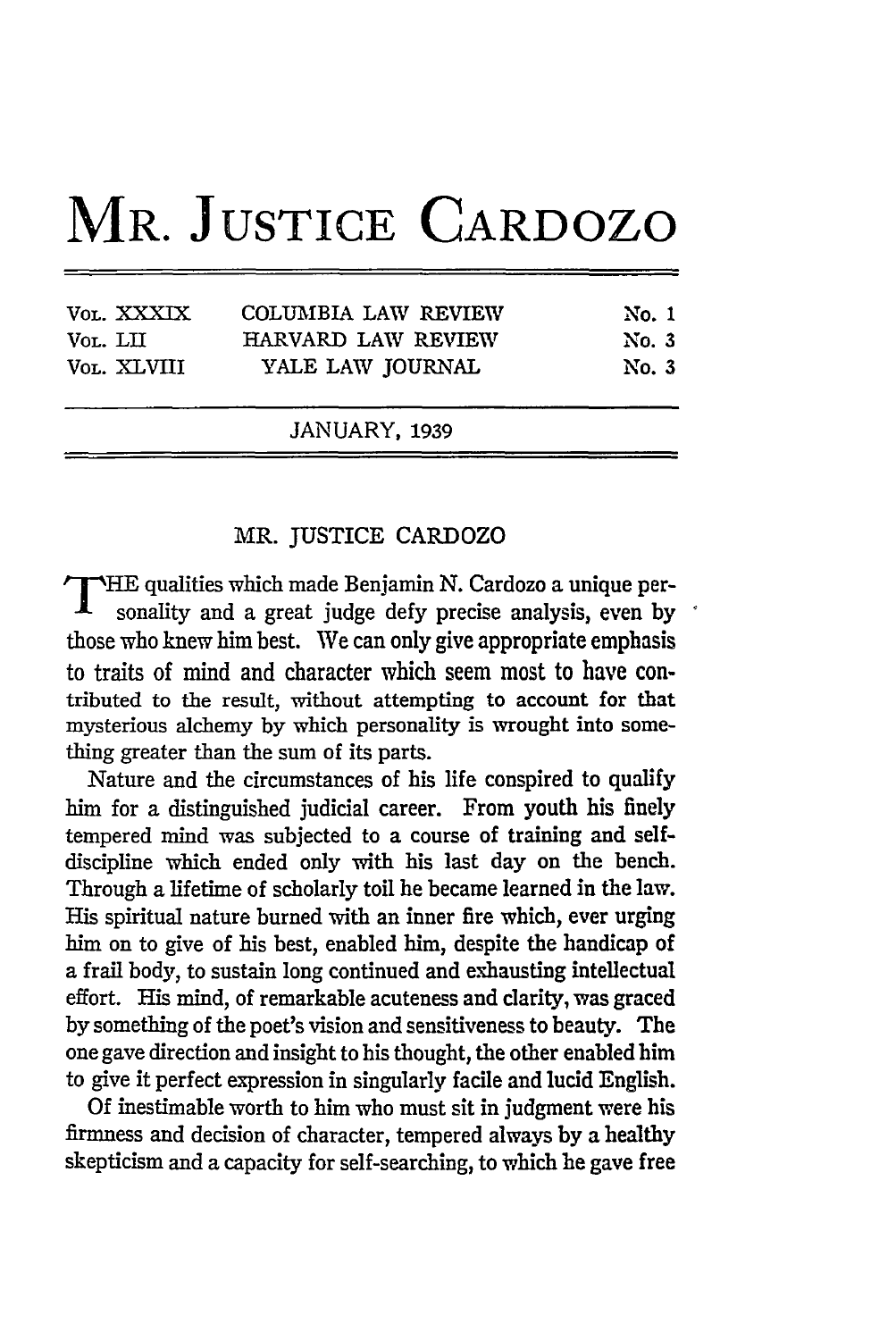rein until the moment of decision. Eager to hear and to weigh every relevant argument, he was receptive always to the ideas and opinions of others. Decision, when finally reached, was arrived at **by** the exercise of his own skilled and self-reliant judgment. Then, and only then, were doubts put aside in the serene and justified confidence that he had done all that was humanly possible to seek out and proclaim the truth.

Few men have so fully realized the spiritual values of life or have been so aware of its realities. His every thought and action were mellowed **by** gentleness and humility of spirit and purity of soul. Nobility of character exalted and ruled the order of his life. No prejudices, no desire for popular acclaim, nor any unworthy motive distorted his judgments. They were unaffected **by** any ambition other than an abiding passion to serve justice and the law. Their final guide was wisdom — that indefinable distillate of mind and spirit upon which mankind must place its ultimate reliance as the solvent for the problems of human experience. Through a lifetime of judicial service wisdom, supported **by** learning and technical skill, and untiring zeal for the advancement of the law, inspired universal confidence in his work and gave to it enduring worth.

For eighteen years he sat upon the bench of the New York Court of Appeals, five of them as its Chief Judge. There his profound knowledge of the law, and the objectivity and literary quality of his opinions, speedily won for him a distinction recognized whereever the law is the subject of study and reflection. His learning aided but did not dictate decision. He believed, as did Mr. Justice Holmes, that the law must draw its vitality from life rather than the precedents, and that **"** the judge must be historian and prophet all in one." He saw in the judicial function the opportunity to practice that creative art **by** which law is molded to fulfill the needs of a changing social order. The brilliant essay on *The Nature of the Judicial Process,* **by** which he pointed the way to the attainment of that end, is **by** far the most illuminating discussion of the aims and method of sociological jurisprudence that has appeared. Its philosophy and literary merits would have won for him enduring fame, apart from his distinction as a judge.

354 **HARV.** *372* YALE **COL.** 2